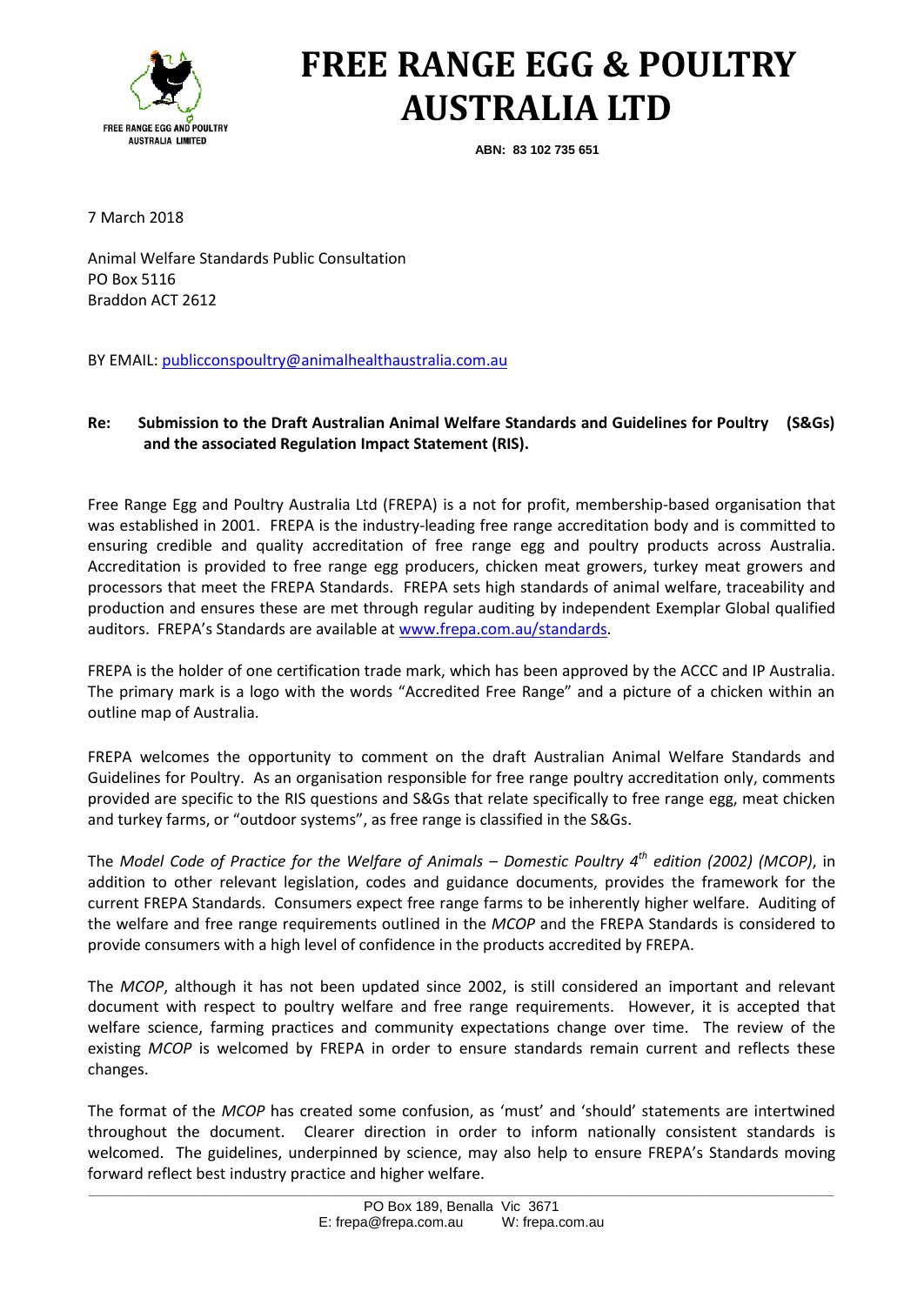FREPA operates nationally and accredits egg, chicken meat and turkey farms in most states. For this reason, it is considered imperative that welfare regulations are consistent across all states and territories for all species. Free range requirements should not differ depending on the state or territory where the poultry farming businesses are located. **Option C, with amendments, is considered to provide the greatest net benefits for poultry welfare and will ensure that standards are nationally consistent with respect to free range. Option B may also provide similar benefits for farms and producers that operate in accordance with FREPA's accreditation requirements.** Under Option B, FREPA-accredited farmers and processors would similarly be required to comply with the new standards.

The proposed new standards, as they relate to free range requirements, are considered to be more outcomes-based when compared to the current *MCOP,* which is considered more prescriptive. For example, in the current *MCOP,* farms must have pophole or range door access equating to a minimum of 2 metres per 1000 birds and range access is required for a minimum of 8 hours per day taking into account welfare, including climatic conditions and bird health considerations. Pophole access requirements have not been prescriptively included as part of the new standards and guidelines. It is appreciated that species differences add complexities and make it more difficult to determine standards that will apply to all poultry species. However, in FREPA's view, every effort must be made to ensure standards are not subjective and producers have a clear understanding of the requirements, or minimum standards, particularly for free range. Objective standards provide consumers and producers with confidence that range access requirements are adequate. Furthermore, it is considered important that welfare outcomes for poultry are easily measurable. Producers and welfare may be adversely affected by standards that are outcomesbased or subjective, if this leads to problems with interpretation.

# **RIS Public Consultation Questions**

# **Excess regulatory burden**

Inconsistencies between states and territories with respect to welfare legislation can create problems for FREPA, as the leading national free range accreditation body. The poultry industry can also be disadvantaged by standards that are not nationally consistent. For example, FREPA's requirements are that laying hens be stocked in accordance with the current *MCOP* at 1,500 hens per hectare. Whilst the 1,500 hens per hectare standard was previously applied for free range systems in some states, principally Queensland, the outdoor stocking density in other states was routinely 10,000 hens per hectare or above. The ACCC has subsequently released mandatory information standards and labelling requirements for free range egg producers, which will commence on 26 April 2018. This Free Range Egg standard refers in part to a stocking density of 10,000 hens or less per hectare. This will in all likelihood have the effect of replacing the outdoor density requirements outlined in the *MCOP,* for egg producers, as outdoor density standards in the *MCOP* were not consistently adhered to previously by free range egg producers. Moving forward, it is important that national standards applying to free range and welfare are objective and consistent. This allows governing bodies, accreditation bodies and industry quality assurance programs to audit in accordance with national standards, leading to greater consumer confidence and certainty with respect to free range requirements.

To avoid confusion and problems with inconsistency, FREPA is not opposed to maximum allowable outdoor stocking densities being included for free range housing systems in the new S&Gs. A prescriptive outdoor density is included in the *MCOP* for laying hens only, at 1,500 hens per hectare*.* For free range meat chickens, the guidance is not clear on outdoor density but allows higher densities than those of laying hens to be maintained. This is due to the accepted relatively shorter period of the cycle that meat chickens are permitted to access the range. However, cycle length for commercial meat chickens is shorter than that outlined in the *MCOP.* Although it is also accepted that outdoor stocking densities could be included as part of free range accreditation scheme or labelling requirements. If outdoor densities are included in the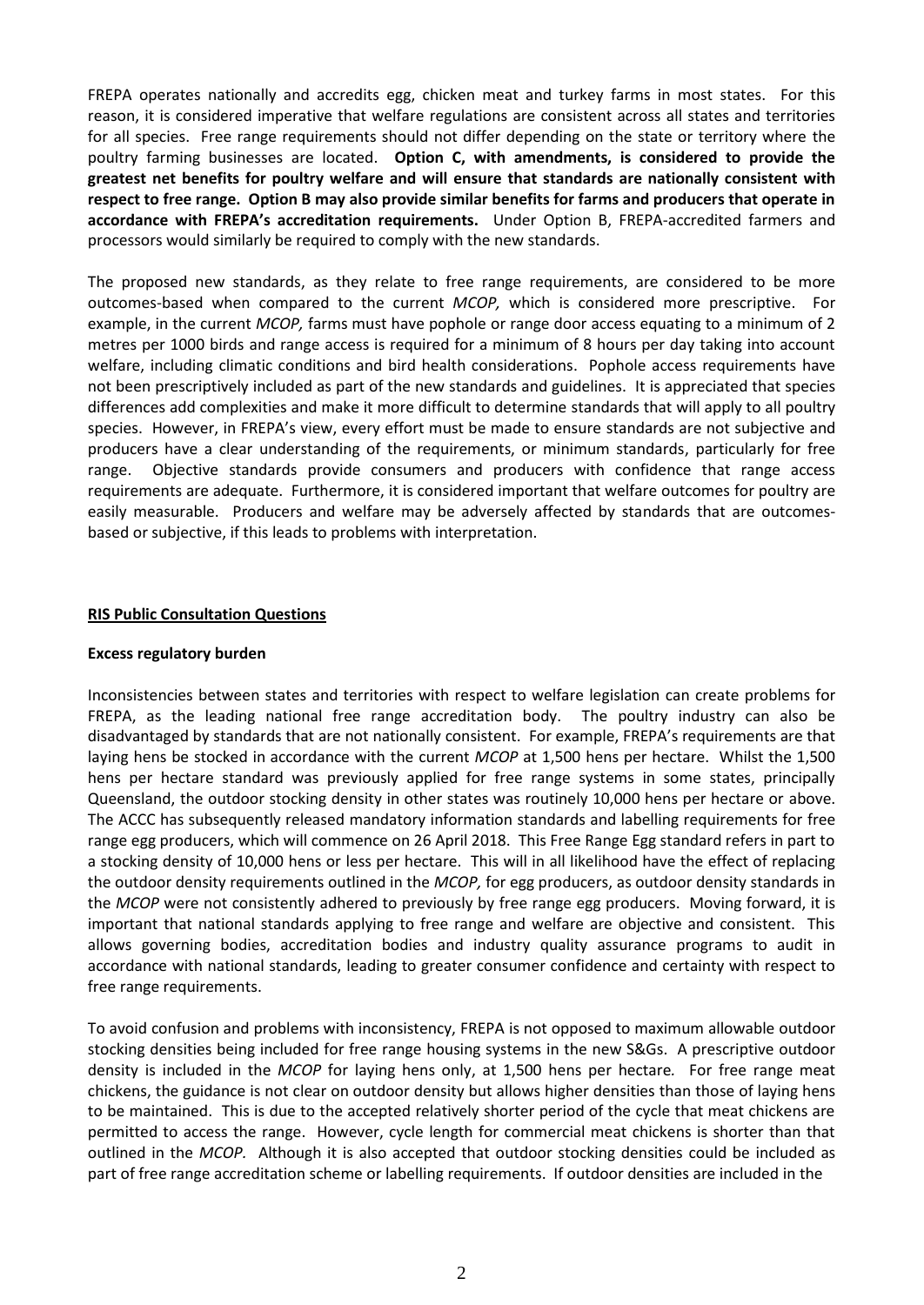new S&Gs, standards must be species specific and be consistent with current, successful industry practice. Changes to outdoor densities have not been costed as part of the RIS. The rationale for including outdoor densities as part of the standards is to provide consumers with confidence that products sold as free range meet the minimum requirements for free range housing. Accreditation bodies or industry quality assurance programs could then build their framework around the existing minimum standards, or determine their own independent requirements, ensuring that at least the minimum standards are met. In the case of free range laying hens, the outdoor stocking density must be a maximum of 10,000 hens per hectare in order to be consistent with the recently released ACCC labelling Standard. In the case of free range meat chickens, RSPCA and FREPA requirements are that the outdoor area provided for ranging is at least the equivalent to the size of the shed footprint. For new farms that are not limited by the available land for the outdoor area or overall farm footprint, the range area is a minimum of 1.5 times the shed footprint. The ranging behaviour of meat chickens is different to that of laying hens (Taylor *et al.,* 2017) and outdoor areas vary in size accordingly.

# **Stocking densities - indoor**

FREPA Standards require that the indoor stocking density for free range meat chickens be maintained at 28kgs of live birds per square metre of floor space, unless there is mechanical ventilation, where stocking density is maintained at 30kgs of live birds per square metre of floor space. For laying hens, FREPA Standards require the indoor stocking is maintained at 6 birds per square metre if over 4,000 hens are housed.

The FREPA indoor densities are explained by consumer expectations that density be lower for free range, although it is accepted that lower densities do not necessarily equate to higher welfare. FREPA challenges the rationale for the proposed reduction in indoor densities for poultry housed exclusively indoors, as outlined in the RIS. Free range housing systems may require different indoor stocking densities when compared to poultry that is housed exclusively indoors without access to an outdoor area.

Also, when poultry is housed indoors only, ventilation systems are generally able to operate more effectively in order to maintain bird comfort and indoor conditions. This is a generalisation and based on principle only. There are other factors that have also contributed to FREPA's Standards requiring indoor densities of 28-30kg per square metre for free range meat chickens to be maintained. It is unclear why 30kg per square metre for meat chickens and 9 hens per square metre for laying hens are proposed in the RIS, as an appropriate new minimum standard for poultry housed in indoor systems with suitable environmental control. The lower densities outlined in the RIS may be more suitable for free range housing systems, which are an entirely different set of circumstances.

# **Hot blade beak trimming at hatcheries and routine second beak trimming by hot-blade**

FREPA acknowledges that banning the routine second beak trim by hot-blade method for laying hens may deliver net welfare benefits but only supports this approach where there is not considered to be any negative outcomes from a welfare perspective.

It is recommended that the assessment as to whether the second beak trim is required is carried out by a knowledgeable person with the required experience. Hot blade beak trimming at hatcheries is considered similar to the rationale for allowing the second beak trim with sound welfare justification only. However, where infrared treatment technologies are available and considered feasible, this is the preferred approach.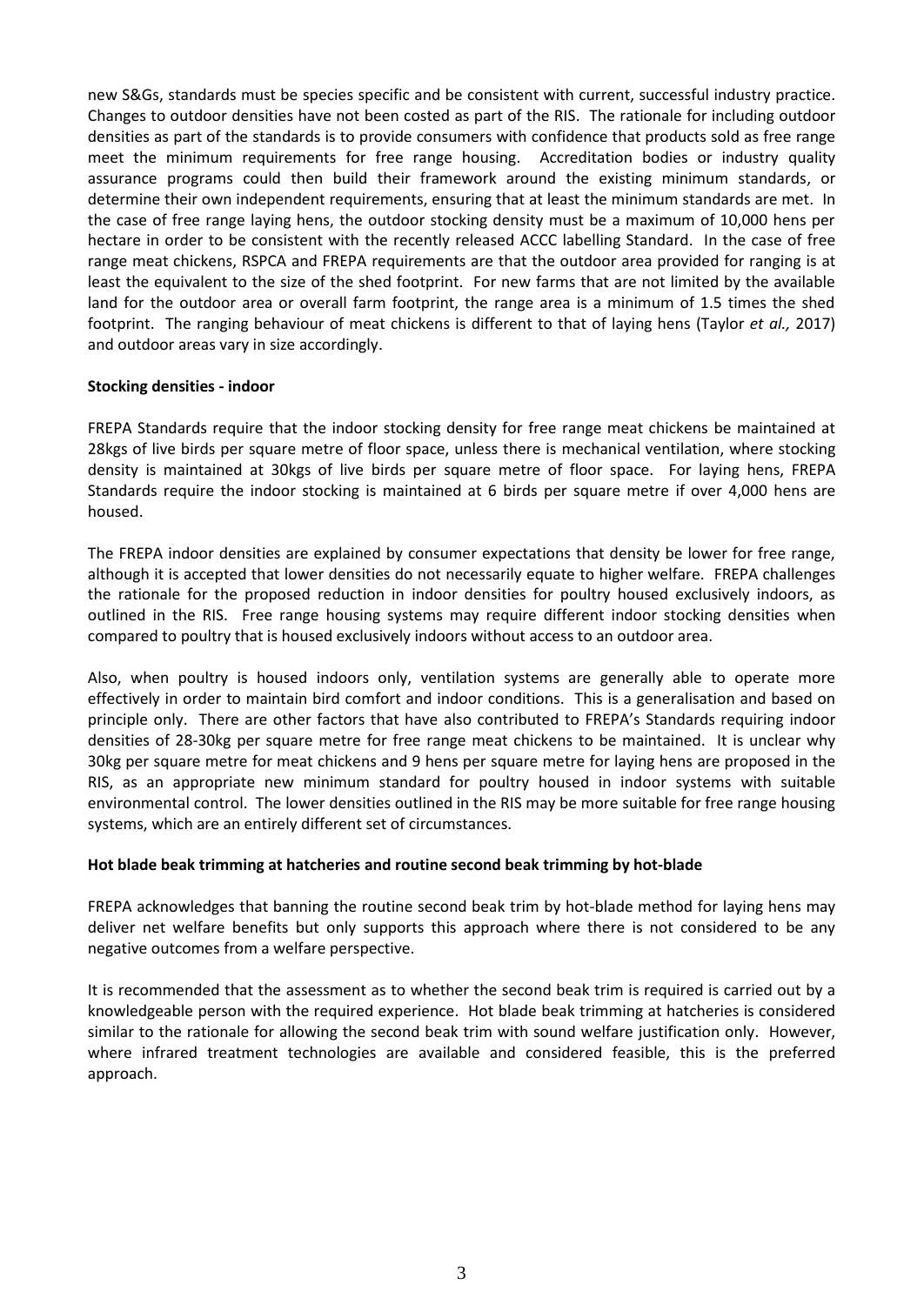# **Comments on Specific Draft S&Gs**

# **Part A: General standards and guidelines for all species of poultry**

#### **Section 4 – Facilities and equipment**

|    | <b>SA4.3</b> A person in charge must ensure openings provided for poultry to access an outside area are<br>designed and positioned to; |
|----|----------------------------------------------------------------------------------------------------------------------------------------|
| 1. | Allow the birds to maintain a normal posture; and                                                                                      |
| 2. | Not obstruct the movement of birds; and                                                                                                |
| 3. | Minimise the risk of smothering or injury.                                                                                             |
|    |                                                                                                                                        |

FREPA has a number of concerns in relation to Standard **SA4.3** under Section 4 and is unable to support the inclusion of this standard as drafted. Applying this as an 'outcomes based' standard across all species of poultry is problematic and will create uncertainty for producers and for industry. In the case of laying hens, meat chickens and turkeys, this standard will be difficult to apply practically. It is also very difficult for growers, companies and auditors to assess and determine compliance with respect to this standard, as it is considered subjective and open to interpretation. If non-compliances against this standard could also result in prosecution, this is a cause for considerable concern.

The *MCOP* already states that 'openings should be of a size and number and be evenly distributed to allow easy entry and exit for the birds with no impediments. As a guide openings should be a minimum 35 cm high and 40 cm wide with 2 metres per 1000 birds'.

FREPA advocates that aspects of the existing guidance statement replace Item 1 of the proposed new standard to ensure consistency and compliance. We support '2 metres per 1000 birds' being included as a standard and the appropriate door height for each species of poultry be included as the corresponding guideline. An investigation by FREPA supports door heights being a minimum of 35cm high for meat chickens and a minimum of 80cm high for turkeys to enable them to exit the popholes and maintain a relatively normal posture. However, the height of turkeys can vary considerably depending on their age and sex. This provides the rationale for including door heights as a guideline only, rather than as a standard.

FREPA currently accredits commercial free range farms and does not support the inclusion of Item 2 under **SA4.3**. In commercial situations, even with pophole access in accordance with the requirements outlined in the existing *MCOP*, it is impossible to guarantee that movement of birds through popholes is not obstructed by any means at any given time. The interpretation of this aspect is unclear as drafted. It is assumed that birds could also obstruct movement of other birds through pophole openings creating problems for compliance with this standard.

Provision of the current 2 metres per 1000 birds access to the range area should adequately prevent the risk of smothering. Additional requirements may need to be incorporated to minimise the risk of injury to birds when entering and exiting from popholes.

**GA4.18** Access to the outdoors should meet the following requirements:

- openings should be of a height to allow birds to pass through using normal posture
- design and position of openings should avoid birds being able to obstruct the movement of other birds
- **position of openings should allow the outdoors to be visible to birds at ground level within the laying facility**
- the area around openings should be kept clean and well drained.
	- FREPA recommends removing the third aspect of guideline **GA4.18** because it effectively prevents the use of ramps, which are commonly used to access the range area. These are not positioned at ground level. This guideline also contradicts **GA4.19** (below) and would not be able to be practically implemented if ramps are employed to enable chickens to access the range.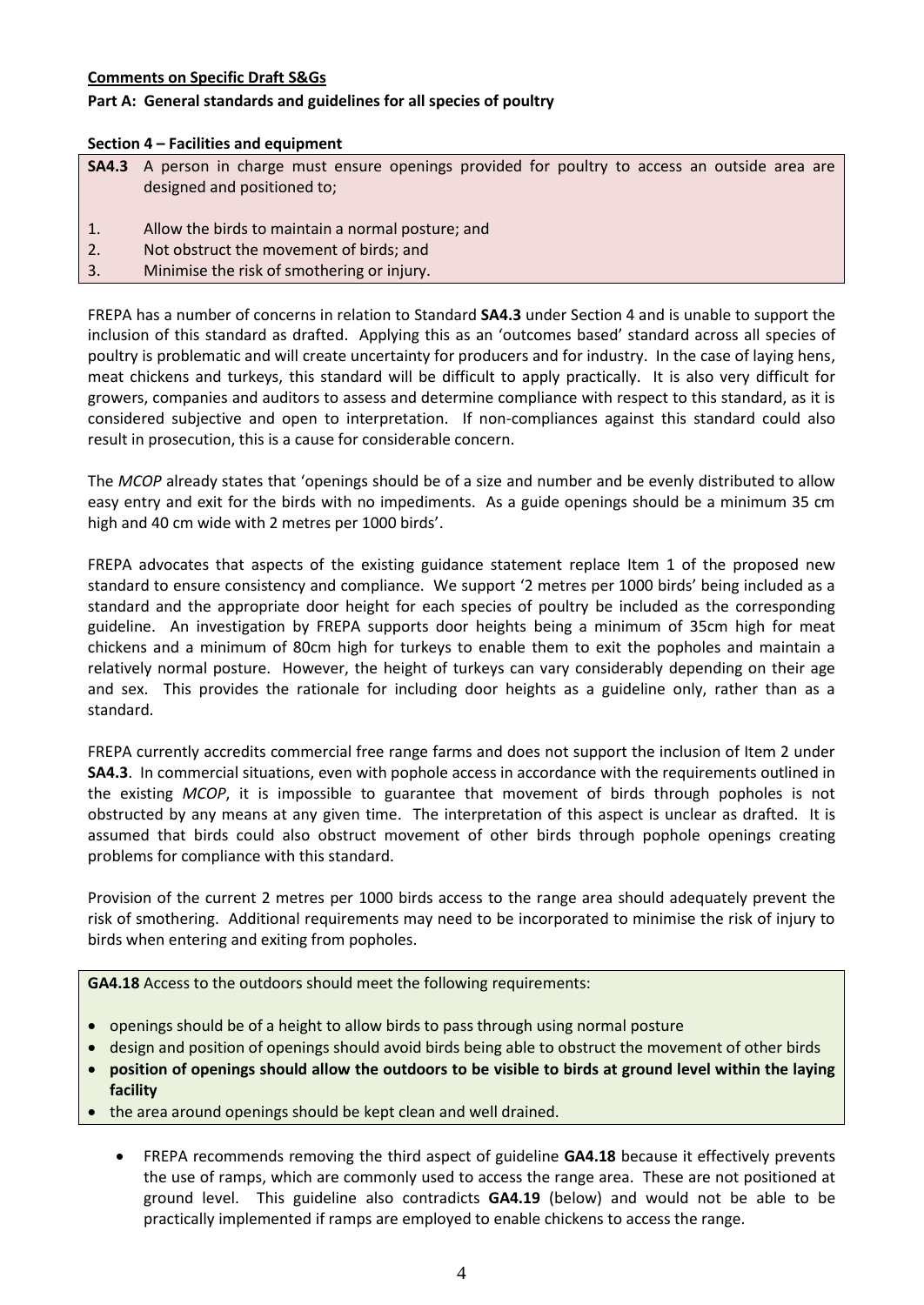**GA4.19** If ramps are provided, they should be made from non-slip material, allow for minimal effort and ease of bird movement and be cleaned after each batch.

#### **Section 5 – Management of outdoor systems**

- **SA5.1** A person in charge must ensure that young poultry are adequately feathered before access to an outdoor area.
- **SA5.2** A person in charge must ensure poultry kept in housing with access to an outdoor area have ready access to the shed and shaded areas.
- **SA5.3** A person in charge must not keep poultry on land which has become contaminated with poisonous plants or chemicals which cause disease to an extent which could seriously prejudice the **health** of poultry.
- **SA5.4** A person in charge must take reasonable actions to minimise access to **feed** and drinking water by wild birds.
- **SA5.5** A person in charge must ensure that poultry are able to be confined as required in compliance with housing standards to manage welfare risks to birds in the outdoor area.
	- In relation to **SA5.3** FREPA recommends replacing the word 'health' with 'welfare' as injuries are not necessarily a health consideration.
	- The word 'feed' in **SA5.4** should be changed to 'formulated feed' as vegetation on the range could be considered 'feed'.
	- Whilst FREPA does not have any accredited egg or meat producers that would be adversely affected by the need to comply with **SA5.5**, this will create issues for open caravan-type free range enterprises that are unable to confine poultry indoors at the maximum stipulated indoor stocking densities. It is unclear whether the need for these mobile operations to build compliant indoor housing has been costed as part of the RIS. FREPA acknowledges that the welfare of birds housed in these type of operations needs to be adequately considered. Exposure to extreme temperatures, as well as biosecurity considerations if feed and water is able to be accessed by wild birds and waterfowl, are important factors to consider when determining whether open caravantype free range systems are able to continue with their current model of operation.

**GA5.1** The outdoor area should be actively managed and maintained to:

- encourage birds to access all areas
- provide birds with palatable vegetation
- control disease and parasites
- avoid injury or mortality
- prevent land degradation
- avoid accumulation of water
- minimise contact with **wild birds**
- minimise the risk of fire.
	- The seventh point included in guideline **GA5.1** relates to minimising contact with wild birds. This point needs to be adequately expanded to include predators, as stated in section 2.4.5.5 of the existing *MCOP*.

**GA5.2** A management plan for the outdoor area should be developed and followed that covers the management of:

- risk of disease and parasites
- **drainage**
- shelter and shade
	- It is recommended that the following clarification be added to the reference in guideline **GA5.2** to drainage – 'to minimise the development muddy or unsuitable conditions', in accordance with the previous *MCOP.* Drainage is an important consideration but the risk to welfare results from when the range areas become muddy or unsuitable for ranging.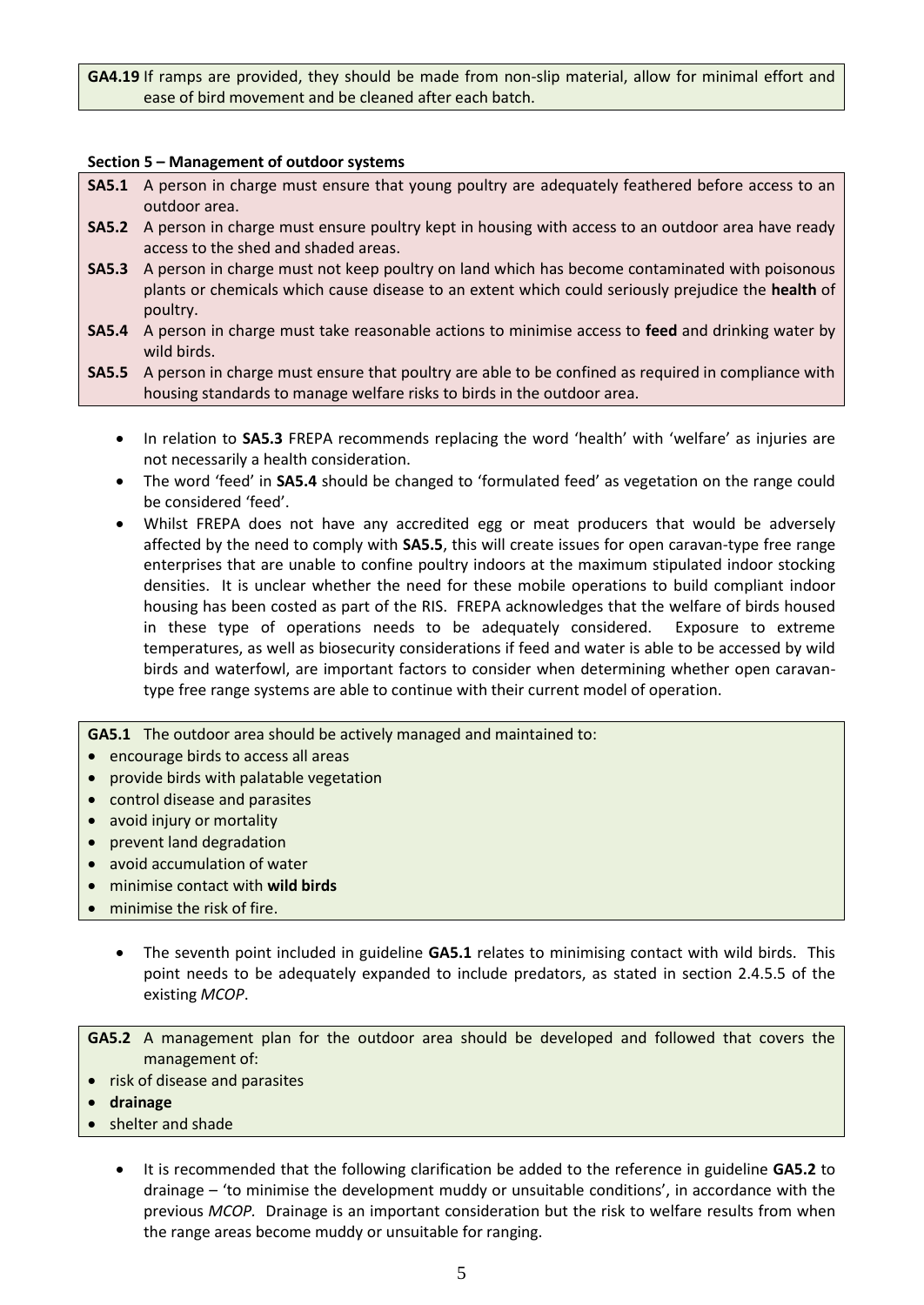# **GA 5.4** Poultry should be confined at night to mitigate predation and **biosecurity risks.**

 It is assumed that the reference to 'biosecurity risks' in this guideline relates to increased likelihood of waterfowl visiting the range area at night. However, given that many pathogens that could be transmitted by wild birds and waterfowl are likely still to be viable on the range the following day, after accessing the range overnight, the justification for including biosecurity risks as part of this guideline is questionable. It is recommended that 'biosecurity risks' be omitted from this guideline.

# **Part B: Species standards and guidelines for poultry**

#### **Section B1 Laying Chickens – Guidelines for Outdoor area**

- **GB1.21** Birds should **at least have daily access** to the outdoor area immediately after the egg-laying period. The exceptions to this are during unsuitable weather conditions, while training birds to use the nests, under direct veterinary advice, during treatment specified in the Veterinary Health Plan, or on the day of depopulation.
	- There are no minimum requirements specified for 'daily access' and this is only a guideline under the laying chickens section. The previous *MCOP* required 'ready access through openings during daylight hours for a minimum of 8 hours per day. The only exception is under adverse weather conditions or serious outbreaks of disease when birds may be kept inside.' FREPA recommends this wording replace **GB1.21**, as it provides objective guidance with respect to ranging times and reflects community expectations with respect to free range requirements. This guideline should be included for all species and not just for laying hens, as it is an important consideration for all free range operations.

#### **GB1.22** A daily record specifying the date and times of access to the outdoor area should be kept.

- There is no indication of what would constitute acceptable range access, if daily records are kept. See guideline comments above suggesting guidance be provided relating to minimum range access.
- This is only a guideline under the laying hens section. It is recommended that this guideline be included for all poultry species that may be housed in free range systems. Records are an important consideration and this ensures range access is auditable and meets community expectations.

**GB1.23** At least 8m2 of natural or artificial shade/shelter per 1000 birds should be provided and distributed across the outdoor area.

 This guideline is derived from the RSPCA Standards and was not included in the existing *MCOP*. It is based on requirements for shade for laying chickens. FREPA supports the inclusion of this guideline for meat chickens in addition to laying hens, as the provision of adequate shade is considered important to encourage birds to access the range.

# **GB1.25** Feed and drinking water should not be provided in the outdoor area.

 This is only included as a guideline for laying chickens in the draft S&Gs. FREPA strongly recommends that this guideline be included in the sections relating to the other species, where appropriate, as it is considered to be an important biosecurity consideration for all free range systems.